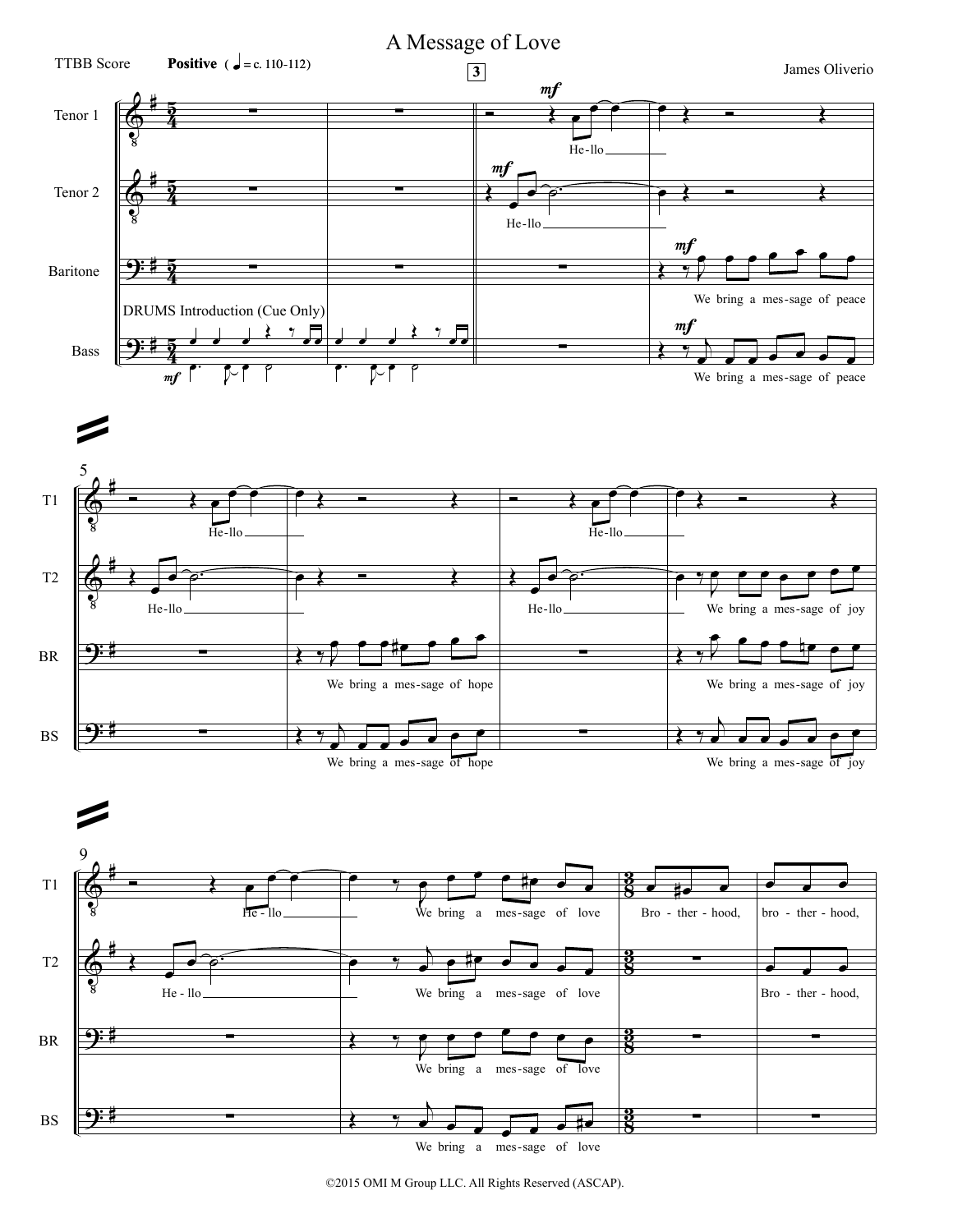



ª

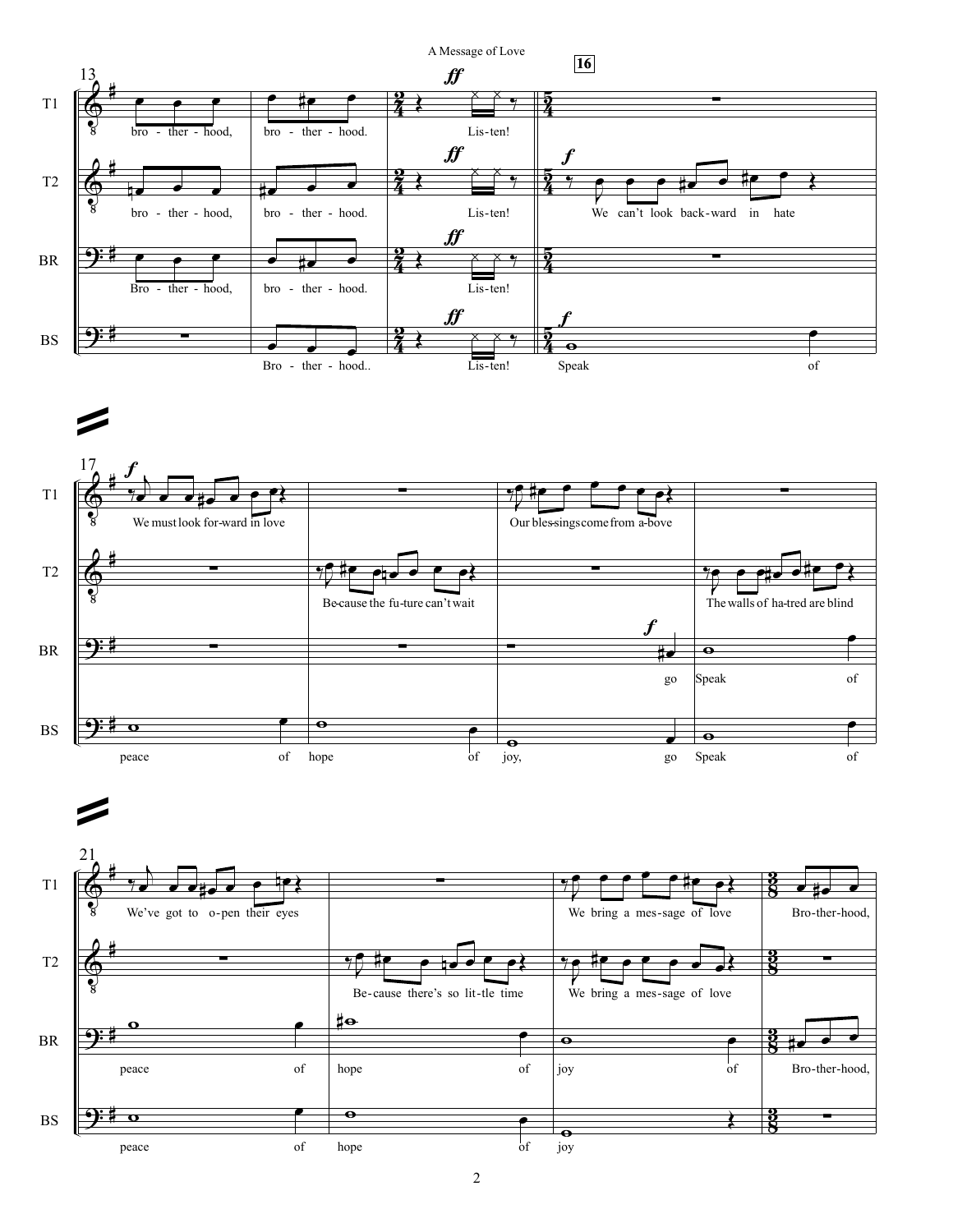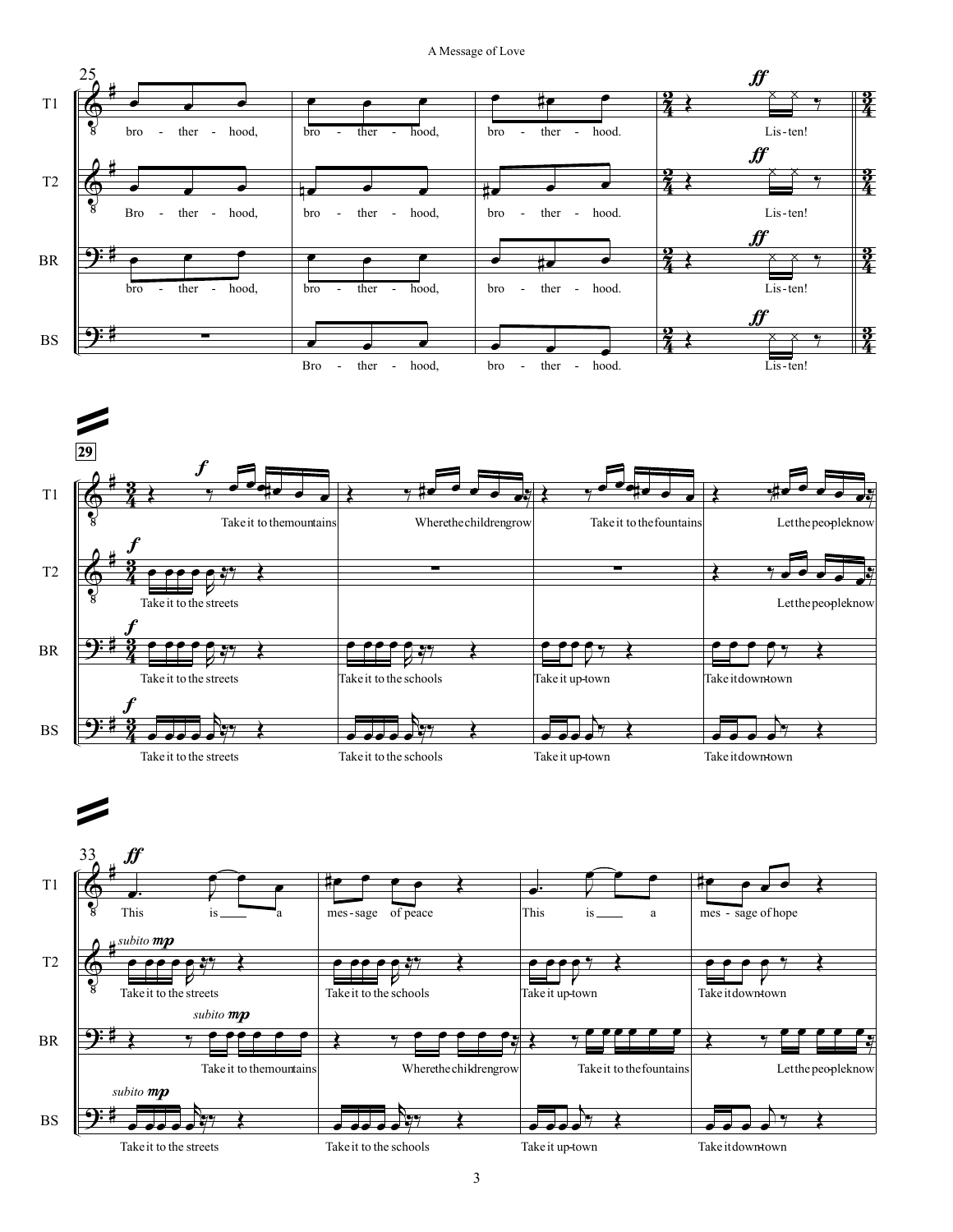A Message of Love

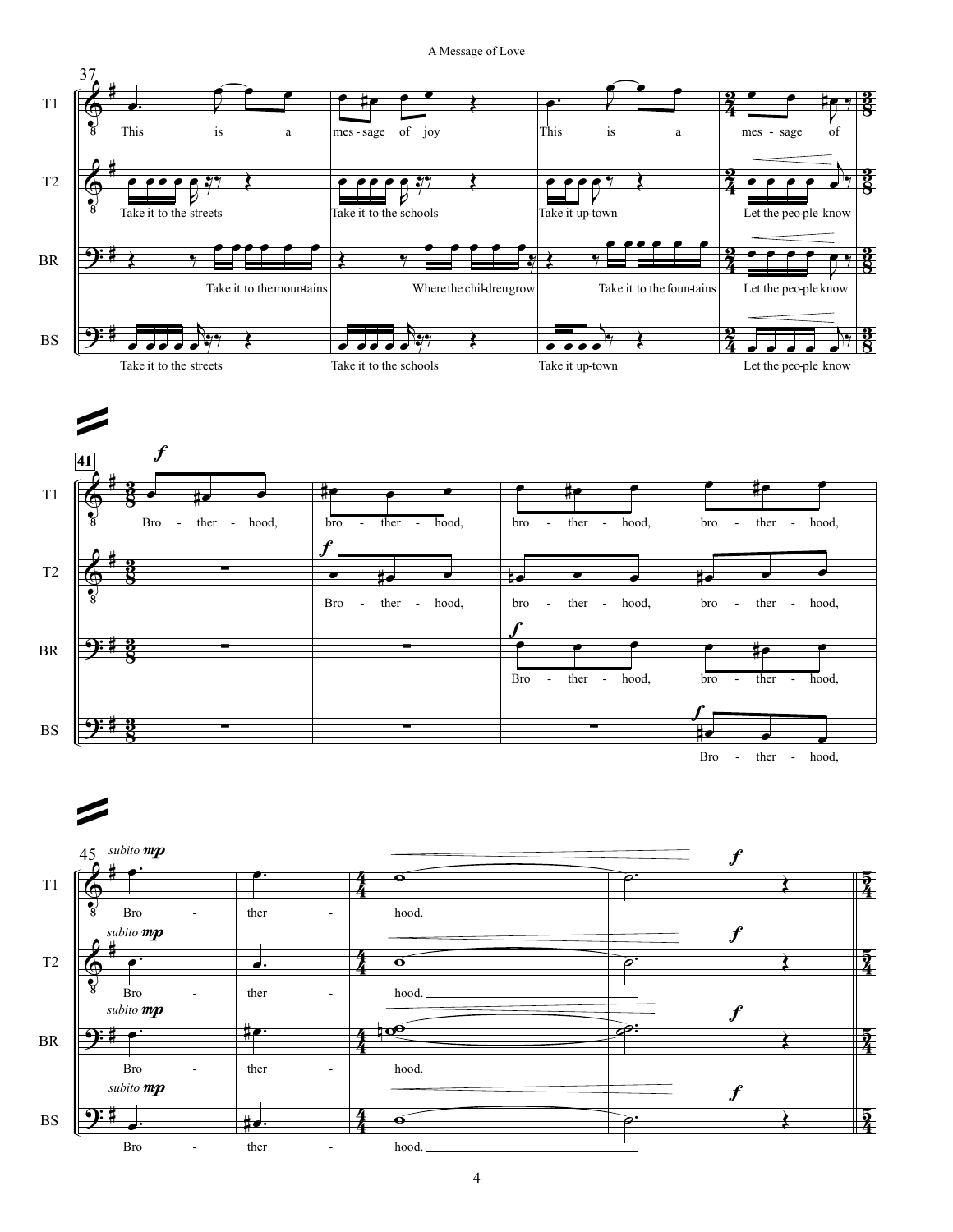A Message of Love





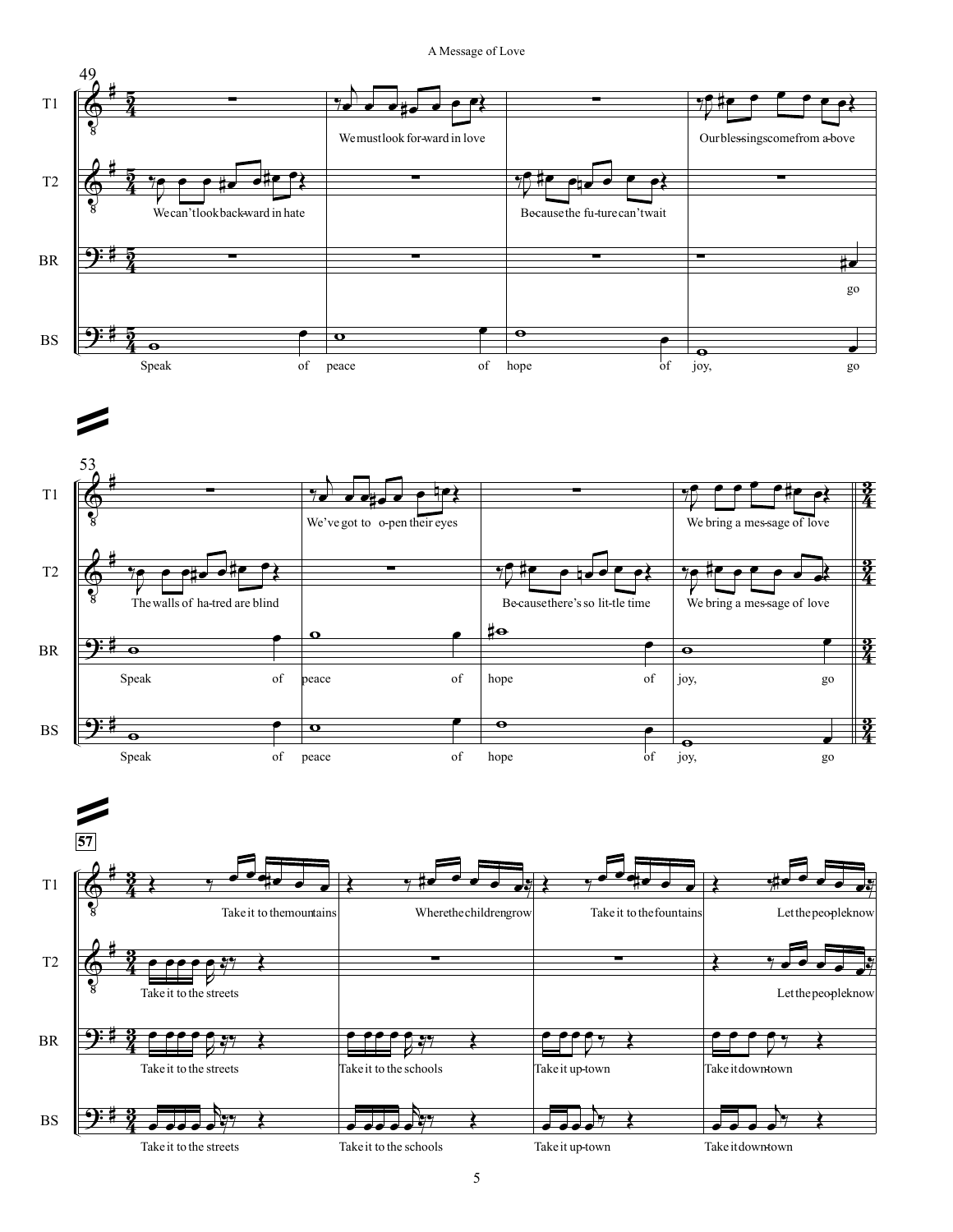A Message of Love

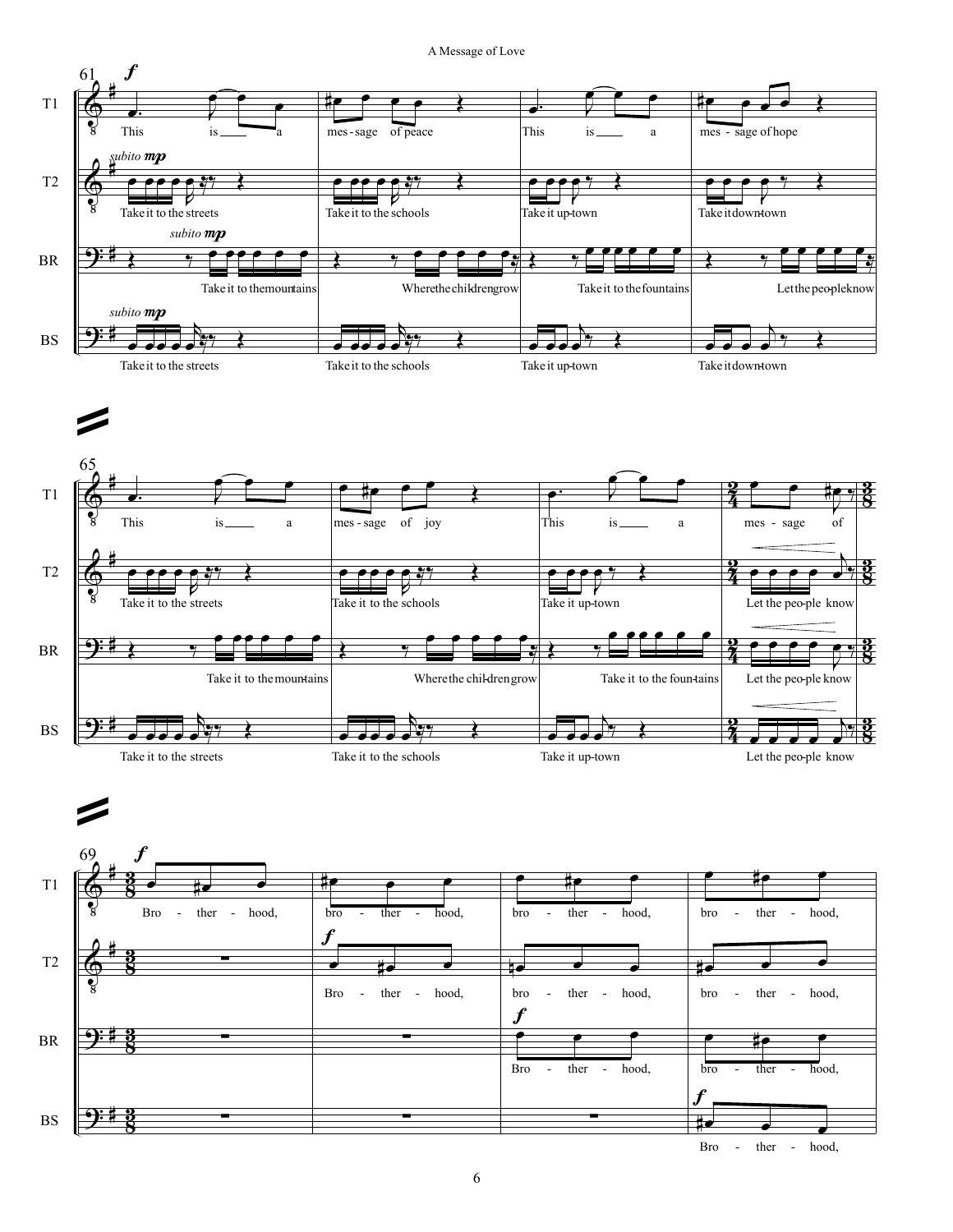